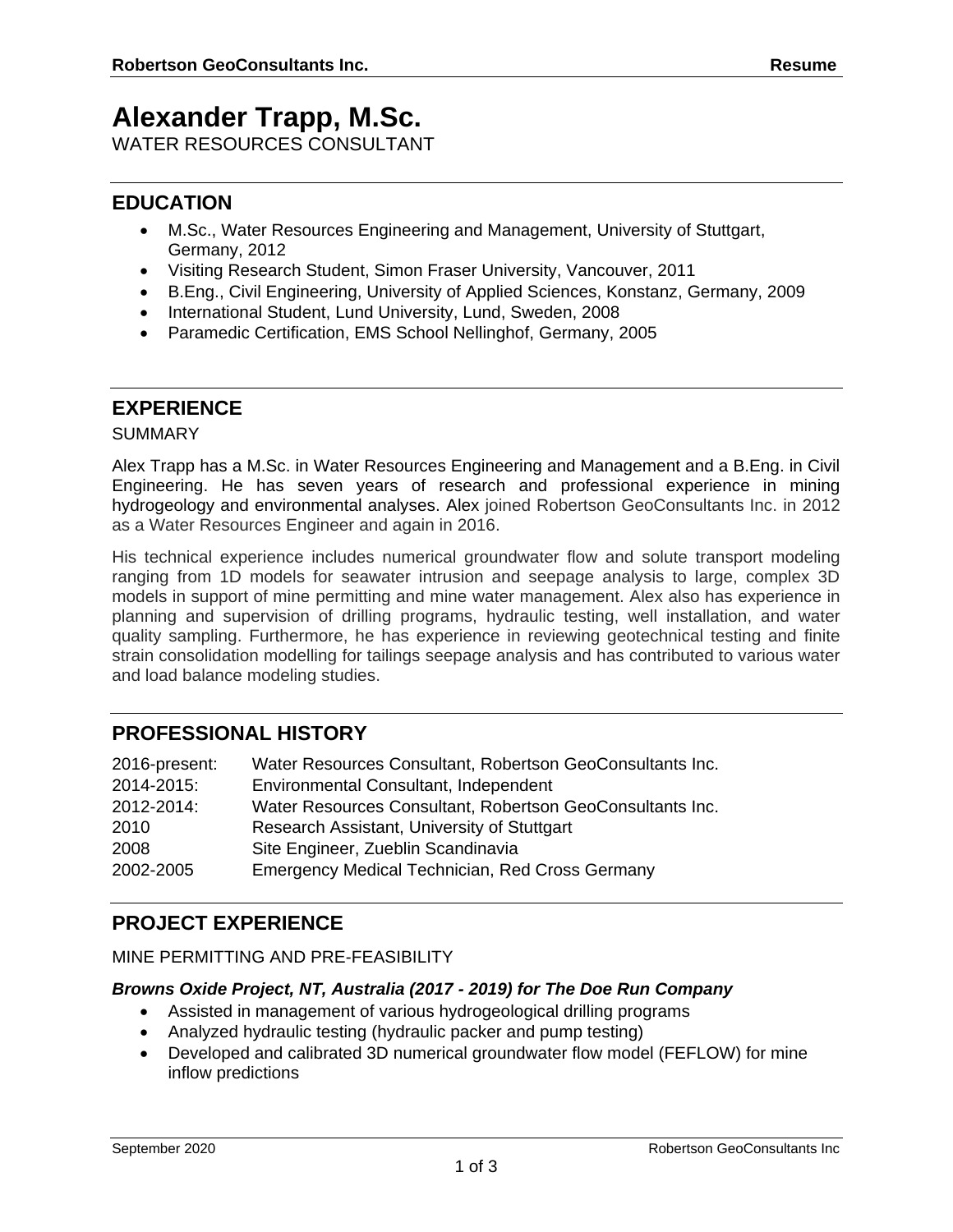# *Prairie Creek Mine, NWT, Canada (2012 - present) for CZN Corporation*

- Supervised overburden and baseline water quality characterization study
- Developed hydrostratigraphic model (GMS)
- Performed transient calibration of 3D numerical groundwater flow model (FEFLOW) and completed predictive simulations for mine dewatering and closure planning

## *Magino Gold Project, Ontario (2013-present) for SLR Consulting*

- Supervised hydrogeological core drilling and hydraulic testing campaign including packer testing and installation of vibrating wire piezometers and monitoring wells
- Assisted in mine dewatering test planning and installation of pumping and monitoring equipment
- Performed 2D vertical numerical modelling (FEFLOW) to estimate seepage from adjacent lakes into proposed open pit
- Developed conceptual and numerical site-wide 3D groundwater flow model (GMS/MODFLOW) to simulate mine dewatering and tailings seepage
- Completed numerical groundwater flow modelling (FEFLOW) to study tailings seepage and interception strategies

### *San Antonio Gold Project, Mexico (2012-2013) for SLR Consulting*

• Constructed 2D numerical density-dependent flow model (FEFLOW) to study the impacts of open pit mining on seawater intrusion

# OPERATING MINES AND MILLS/ TAILINGS FACILITIES

### *Las Tortolas Tailings Facility, Chile (2017) for Anglo American Chile*

- Reviewed geotechnical material testing and derived parameters relevant for seepage estimation
- Performed finite strain consolidation modeling to predict tailings consolidation and basal seepage rates
- Completed 2D and 3D numerical groundwater flow modeling to simulate flows to a proposed network of horizontal drains beneath the tailings management facility

# *El Abra Mine, Chile (2012 - 2013) for ARCADIS Chile*

- Reviewed geotechnical material testing and derived parameters relevant for seepage estimation
- Developed integrated seepage model for the life of mine using finite strain consolidation (FSConsol) and spreadsheet modeling
- Estimated basal seepage for post-closure period using unsaturated flow draindown modeling (FEFLOW)

#### *Sierra Gorda, Chile (2012) for Sociedad Contractual Minera*

• Performed water balance modeling to determine make-up water requirements for various proposed tailings storage scenarios

# *Myra Falls Mine, BC (2016 - present) for Nyrstar*

- Completed field testing of drain system and performed ground and surface water quality sampling
- Assisted in optimization of drain system operation and development of site-wide seepage and groundwater interception plan